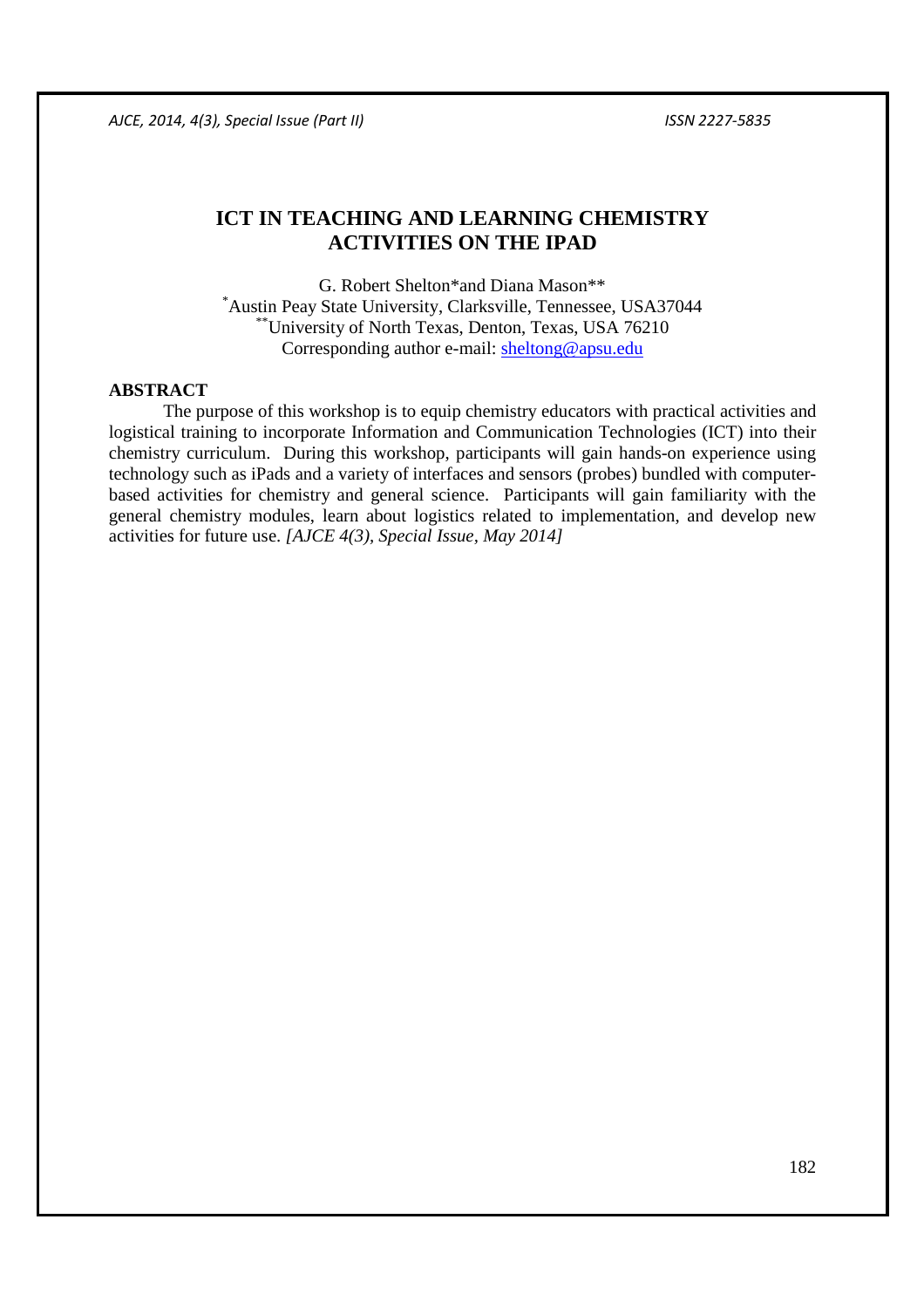## **INTRODUCTION**

 "We need to understand the learning needs and different learning styles of our students to equip them to contribute to using the tools of chemistry to improve the human condition and that of our environment, and to help each one of them understand the crucial role that chemistry plays in our lives" [1]. However, learning will not happen until the learner is engaged with the subject matter that the instructor intends. The important factors that must always be taken into account when teaching all subjects are (a) what the learner already knows, (b) the abilities of the learner, and (c) the motivation of the learner [2]. Providing students with activities that are appropriate for their ability and encourage engagement will motivate them to learn. The old Chinese proverb remains appropriate for today's classroom and students:

> Tell me, I'll forget. Show me, I'll remember. Involve me, I'll understand. *Chinese Confucian philosopher Xunzi (312-230 BC)*

#### **Objectives**

This workshop was intended to involve the participants with the iPad, which is one of the latest Informational and Communications Technology (ICT) tools developed to involve students with their lessons. Technology is today's major link between pedagogy and current, everevolving content. With the ability to individualize instruction, provide immediate feedback, and incorporate the three basic learning styles (visual, auditory and tactile) with auditory output, visualization, and manipulation together in a single educational event, the iPad serves well to engage learners. According to a study [3], students tend to be more apt to be on-task and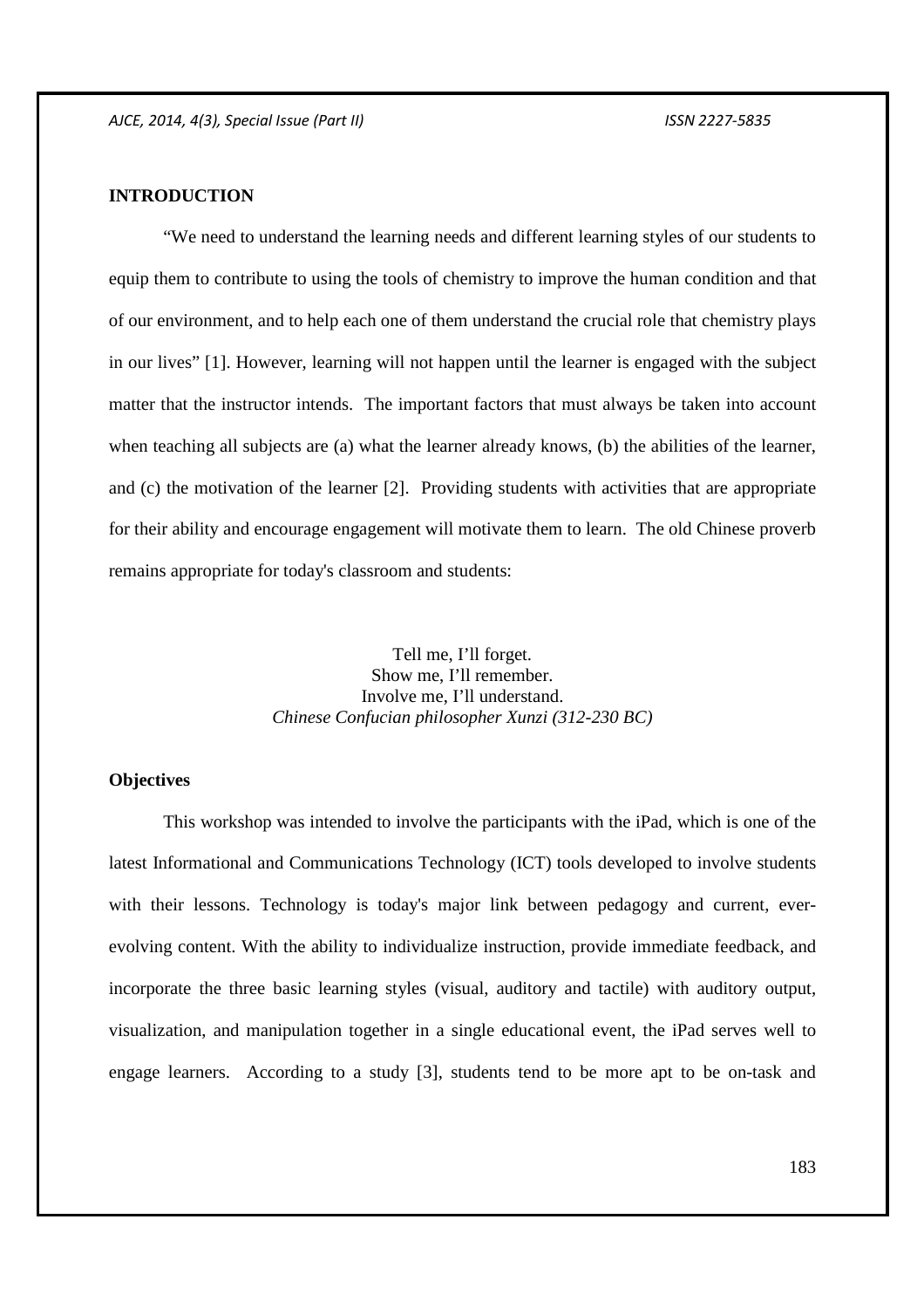consequently have a greater chance of success when experiencing online instruction as compared to the traditional classroom presentation.

In this workshop iPad activities were demonstrated in a classroom setting. The overall objective was to use ICT procedures, including iPad apps and the use of Pasco® probeware to collect laboratory data to further develop new personalized activities for future use of the iPad. Global Learning Objectives:

- a) Use ICT to promote and conduct laboratory investigations on a variety of topics appropriate for introductory-level chemistry.
- b) Use ICT to collect and organize qualitative and quantitative data and make measurements with accuracy and precision using tools such as data-collecting sensors (probes).
- c) Use ICT to identify and explain the process of naming and writing ionic compounds containing main group or transition metals, covalent compounds, acids, and bases, using IUPAC nomenclature rules.
- d) Modify classroom modules for demonstration purposes.
- e) Develop classroom ready modules to be shared with workshop participants.

### **DESCRIPTION**

The purpose of this workshop is to equip chemical educators with practical activities and logistical training to include ICT into their chemistry curriculum. During this workshop, participants gained hands-on experience using technology such as iPads and a variety of interfaces and sensors (probes) bundled with computer-based activities for chemistry and general science. Participants will gain familiarity with the general chemistry modules, learn about logistics related to implementation, and develop new activities for future use.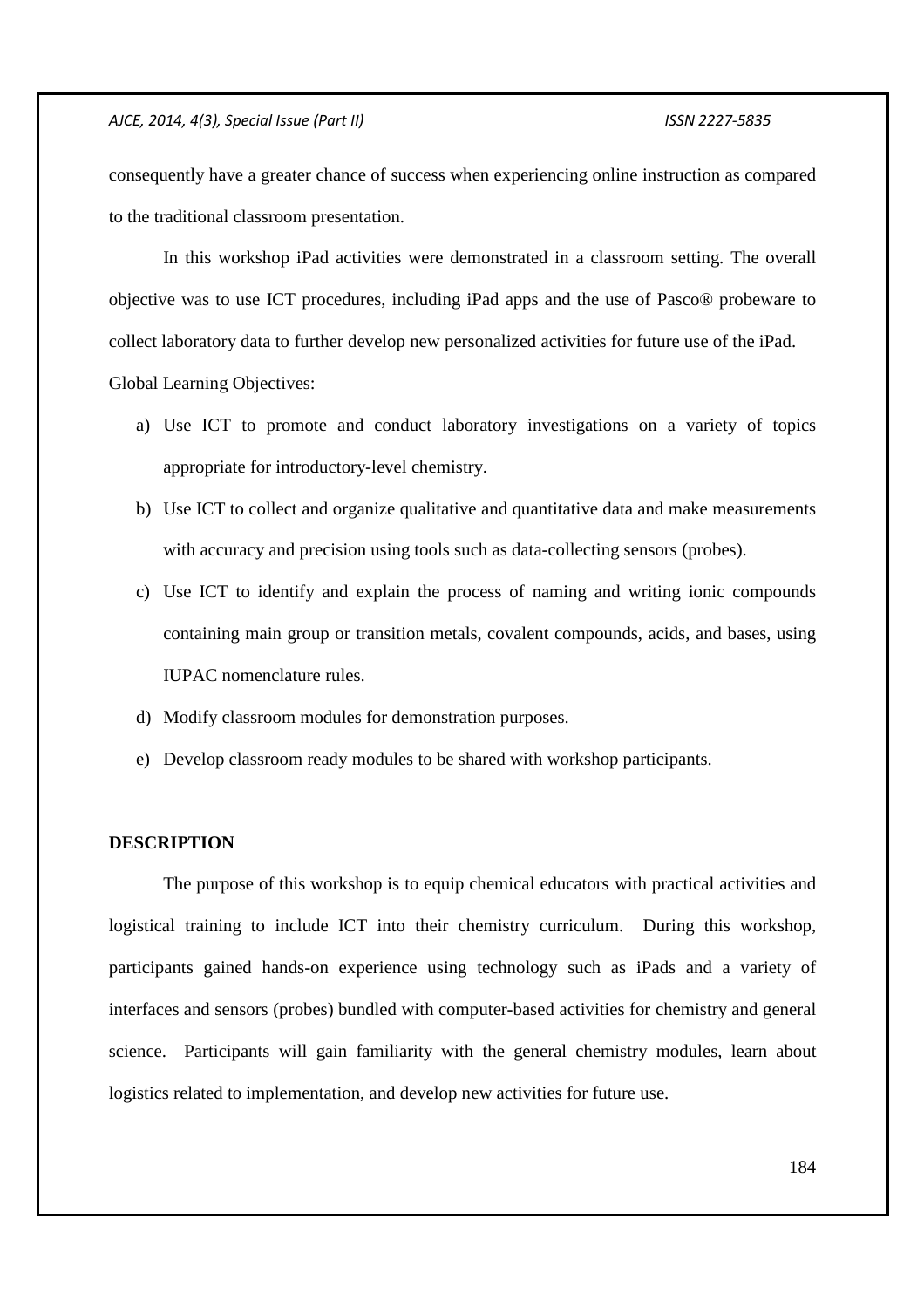#### **Required Materials: iPads, Apps, and Sensors**

 The workshop was attended by 25 participants. These learners self-selected into groups of 3-5 educators from five countries (Ethiopia, Kenya, Egypt, Russia, and the United States of America). Six iPads preloaded with the following apps were provided to the workshop participants. (Costs reflect prices for fall 2013.)

## **Name Seller Cost**

| <b>Productivity</b>                                     |                                                  |                                    |  |
|---------------------------------------------------------|--------------------------------------------------|------------------------------------|--|
| <b>Dropbox</b>                                          | Dropbox Inc. Free                                |                                    |  |
|                                                         | GoodReader Good.iWare Ltd<br>\$4.99              |                                    |  |
| Noteshelf                                               | Ramki \$5.99                                     |                                    |  |
|                                                         | Penultimate (Alternate to Noteshelf) Evernote    | \$0.99                             |  |
| Keynote                                                 | Apple \$9.99                                     |                                    |  |
| Pages Apple \$9.99                                      |                                                  |                                    |  |
| eTextbooks                                              | CourseSmart, LLC<br>Free                         |                                    |  |
|                                                         | Educreations Educreations, Inc.<br>Free          |                                    |  |
| ShowMe Easel Free                                       |                                                  |                                    |  |
| Graphical Vernier                                       | \$2.99                                           |                                    |  |
|                                                         |                                                  |                                    |  |
| Chemistry                                               |                                                  |                                    |  |
| Chem Lab Brian West                                     | \$0.99                                           |                                    |  |
|                                                         | The Elements (Gray's Periodic Table)             | Element Collection, Inc.<br>\$6.99 |  |
| <b>NOVA Elements</b>                                    | <b>PBS</b><br>Free                               |                                    |  |
| Molecules                                               | <b>Sunset Lake Software Free</b>                 |                                    |  |
|                                                         | Mobile HyperChem Hypercube, Inc.<br>Free         |                                    |  |
|                                                         | ChemDoodle Mobile iChemLabs, LLC<br>Free         |                                    |  |
|                                                         | Lewis Dots Carlo Yuvienco<br>Free                |                                    |  |
| AtomsInMotion                                           | <b>Atoms In Motion</b><br>\$2.99                 |                                    |  |
| \$2.99<br>Salts: atoms, ions, electrons Atoms In Motion |                                                  |                                    |  |
| GasLawsHDLite                                           | T. J. Fletcher Free                              |                                    |  |
| Elemental                                               | Dotmatics Limited<br>Free                        |                                    |  |
| MahjongChemStetson University<br>Free                   |                                                  |                                    |  |
|                                                         | <b>ACS Mobile</b> American Chemical Society Free |                                    |  |

Participants also had opportunities to experience the following Pasco<sup>®</sup> sensor: Advanced Chemistry Sensor, which includes a temperature probe, pH probe, conductivity probe, and a built-in pressure probe. Some of the laboratory activities are structured and others unstructured.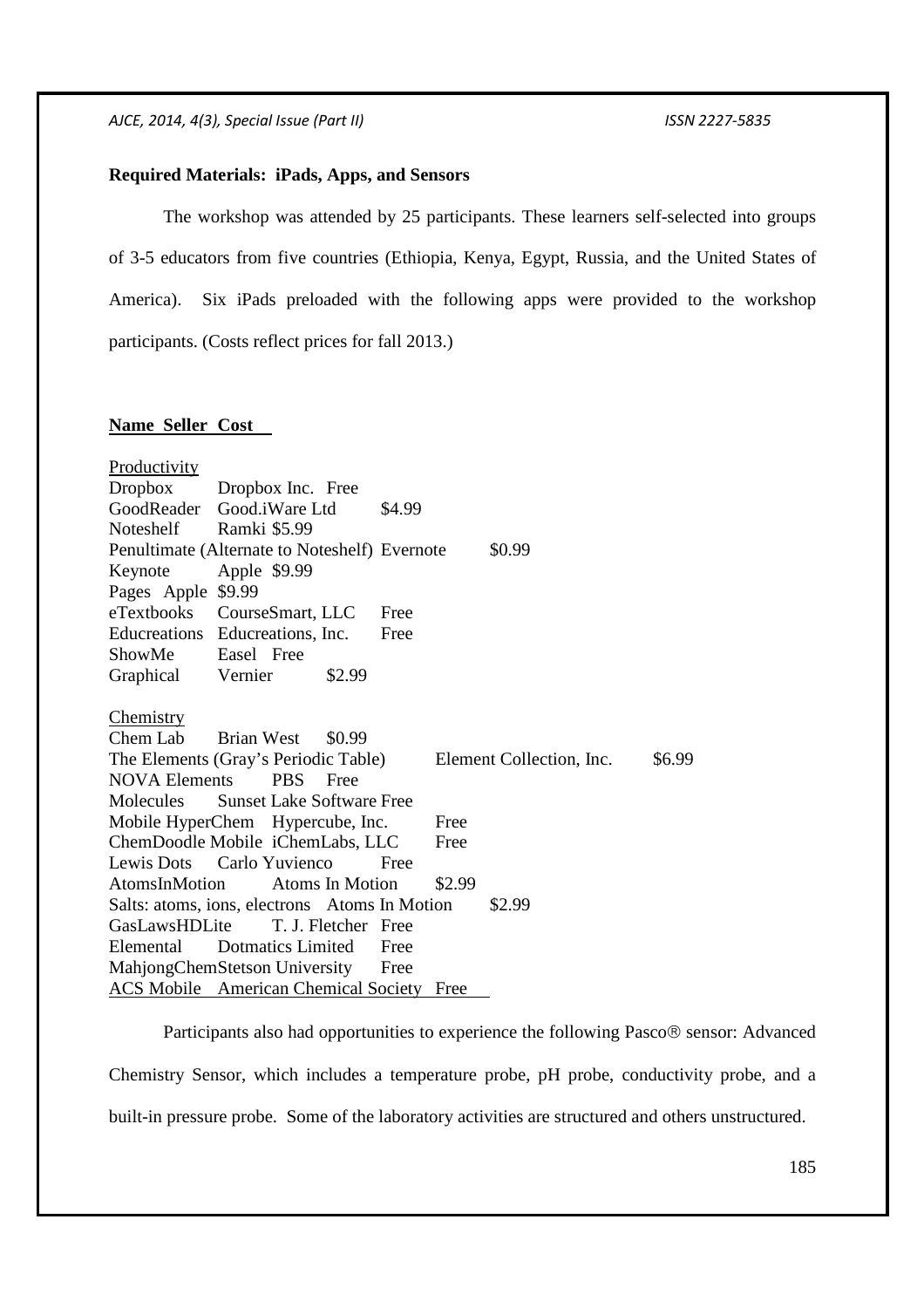#### **Schedule and Activities**

**Intended participants:** Educators interested in teaching laboratories concerned with chemistry concepts. Science teachers at the pre-university and university levels (e.g., secondary teachers, university professors, lecturers, staff members, etc.)

#### **Objectives:**

(1) Use ICT to promote and conduct laboratory investigations on a variety of topics.

(2) Use ICT to collect and organize qualitative and quantitative data and make measurements with accuracy and precision using tools such as data-collecting probes.

(3) Use ICT to identify and explain the process of naming ionic compounds containing main group or transition metals, covalent compounds, acids, and bases, using IUPAC nomenclature rules.

(4) Use ICT to write the chemical formulae of common ionic and covalent compounds, acids, and bases.

(5) Participants will gain hands-on experience using the iPads, gain familiarity with the general chemistry modules, learn about logistics related to implementation, and develop new activities for future uses of the iPad.

(6) Instructors will share classroom-ready modules the with workshop participants. We will also discuss how these activities can be modified for demonstration purposes.

(7) Participants will develop new modules; these new activities can be incorporated into classes after the workshop is complete.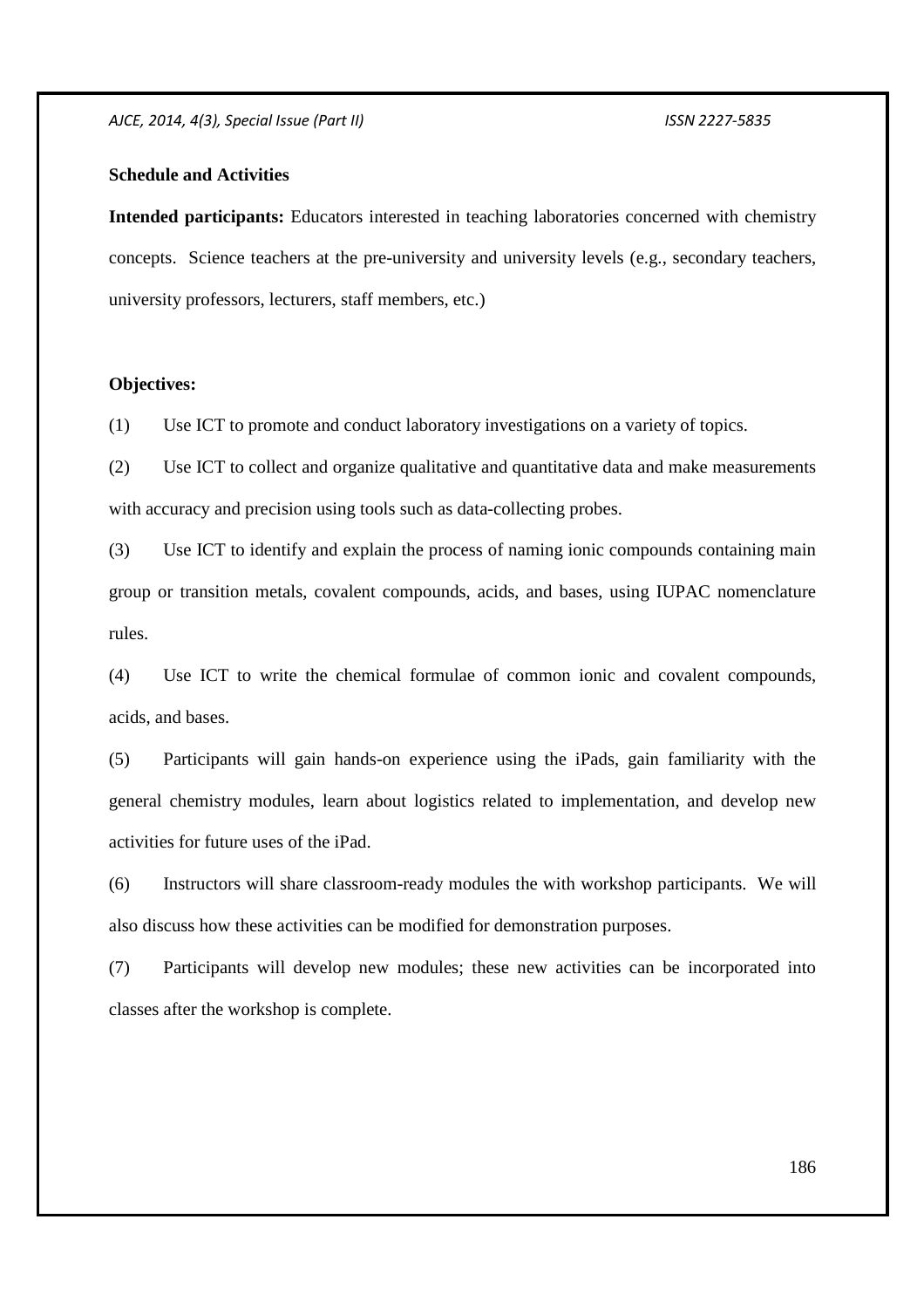## **Agenda of Activities**

| 0900-0930  | Opening remarks<br><b>Bob Shelton</b>                   |
|------------|---------------------------------------------------------|
| Session -1 |                                                         |
| 0930-1030  | Active Learning with Project iPad<br><b>Bob Shelton</b> |
| 1030-1045  | <b>Break</b> Organizers                                 |
| Session-2  |                                                         |
| 1045-1145  | Experience the Modules Bob Shelton                      |
|            | MODULE 1: Understanding the Scientific Method           |
|            | MODULE 2: Flash activities on the iPad                  |
|            | <b>MODULE 3: Element Scavenger Hunt</b>                 |
|            | MODULE 4: Writing chemical formulas from names          |
|            |                                                         |
| 1200-1330  | Lunch Break Organizers                                  |
| Session-3  |                                                         |
| 1330-1430  | Explore the available Apps<br><b>Bob Shelton</b>        |
|            |                                                         |
| 1430-1445  | <b>Break</b> Organizers                                 |
| Session -4 |                                                         |
| 1445-1545  | Digital Laboratory Denis Zhilin                         |
|            |                                                         |
| Session-5  |                                                         |
| 1545-1630  | Developing implementation plans<br><b>Bob Shelton</b>   |
|            | Question/Answers/Wrap-up                                |
| Session-6  |                                                         |
| 1630-1700  | Participants<br>Assessment                              |
|            |                                                         |

## **LIMITATIONS**

 ICT tools are becoming more assessable and less expensive as supply and demand benefits increased classroom use. As compared to the updating of a static textbook, apps appropriate for teaching concepts and laboratory probeware of sensors for collecting data have several advantages beyond cost. Yes, iPads do become outdated but even older versions can be passed down to either the lower levels or to classrooms that lack in ICT tools. Internet access